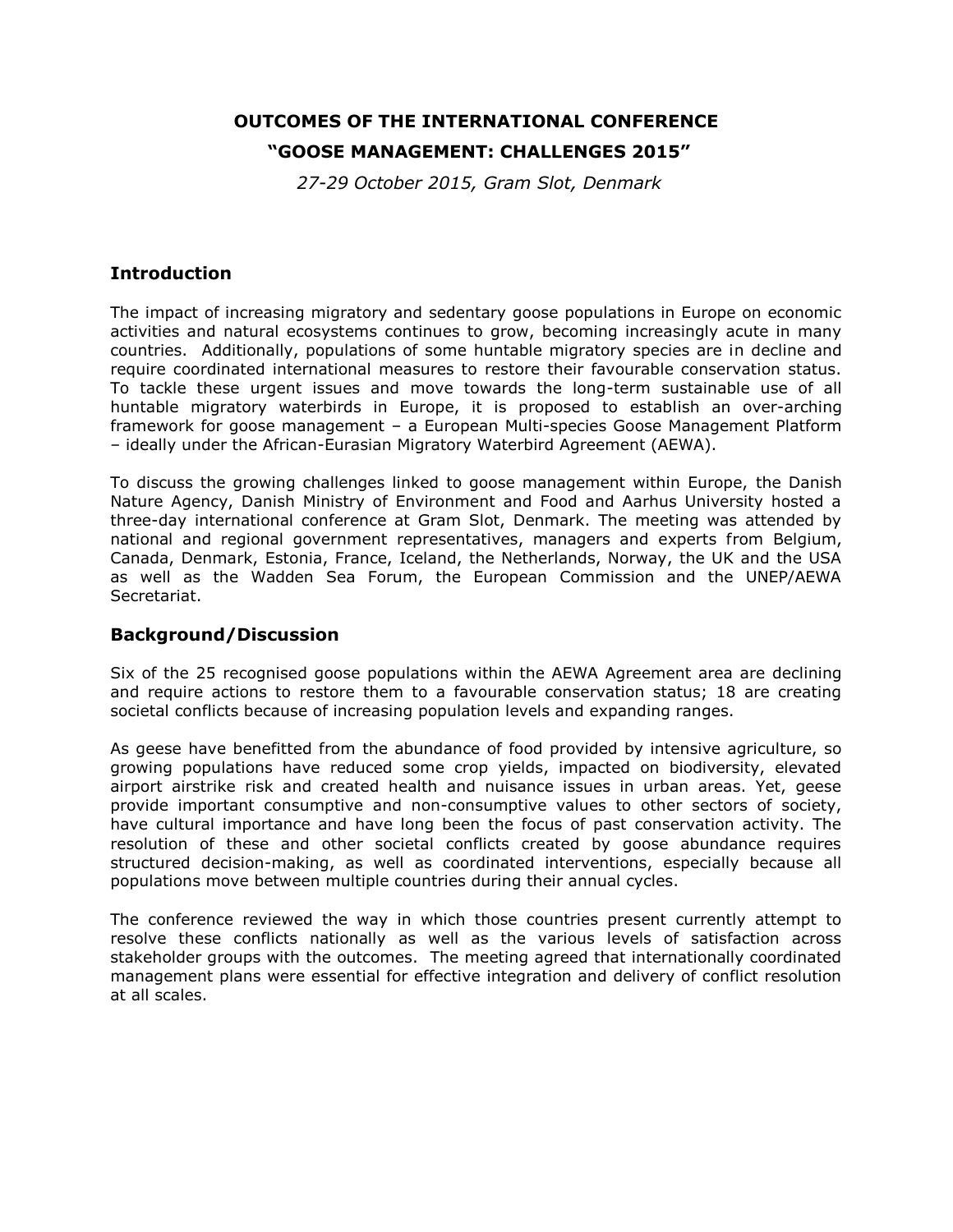These were most effective when based on evidence-based decision-making frameworks resulting in clear management objectives, and preferably organised within adaptive management frameworks.

The example of the AEWA Pink-footed Goose International Single Species Management Plan demonstrated the value of setting favourable reference values (e.g. a socially constructed target population size range). The meeting also recognised the need for the effective implementation of these population plans at national, regional and local levels. It is of fundamental importance to engage all stakeholders from the outset to establish clear objectives, transparent governance, and effective and integrated monitoring mechanisms to enable effective follow-up and adjustments of actions taken.

# **Conclusions/Recommendations - Establishment of a European Multispecies Goose Management Platform**

- The overall goal is to maintain or restore the favourable conservation status of all goose populations listed under AEWA.
- International flyway solutions are needed for the management of both decreasing and increasing huntable goose populations in Europe - regardless of whether harvest is used as a management tool (including derogation shooting) or not.
- There was unanimous support from those countries present for the development of a European Goose Management Platform under AEWA (although subject to the commitment of other relevant Range States). It was agreed that any approach should be flexible - allowing for modification to ensure that the process delivers on objectives and future additional species/populations.
- Long-term commitment to the adaptive harvest management processes for the various populations will be required from all Range States along the flyway(s) before their development can begin. Government representatives were encouraged to promote the establishment of the platform to the Range States not present – in particular those outside of the EU, such as Russia.
- In addition to the already established process for Pink-footed Geese and the AEWA Single Species Action Plan developed for Taiga Bean Geese, the meeting supported developing AEWA International Management Plans for Barnacle Geese (three populations) and northwest European Greylag Geese as proposed by Denmark and France, respectively. These six populations will be the initial focus of the European Multi-species Goose Management Platform.
- Regarding the collection of annual population data necessary for running adaptive harvest management processes, it was stressed that much of the relevant data for the countries present at the meeting was already available and merely required compilation from individual countries and data-holders.
- The lack of information on harvest bag numbers in many countries a crucial component to any adaptive harvest management process - was highlighted as an issue of concern. It was agreed that assistance from FACE and the hunting community was essential to ensure that relevant and comparable harvest bag data was available. Involvement of the hunting community and managers in goose monitoring, harvest reporting and the adaptive harvest management process was seen as essential.
- The meeting requested that the costs of the establishment and running of the Goose Management Platform be presented in the context of the very significant current and